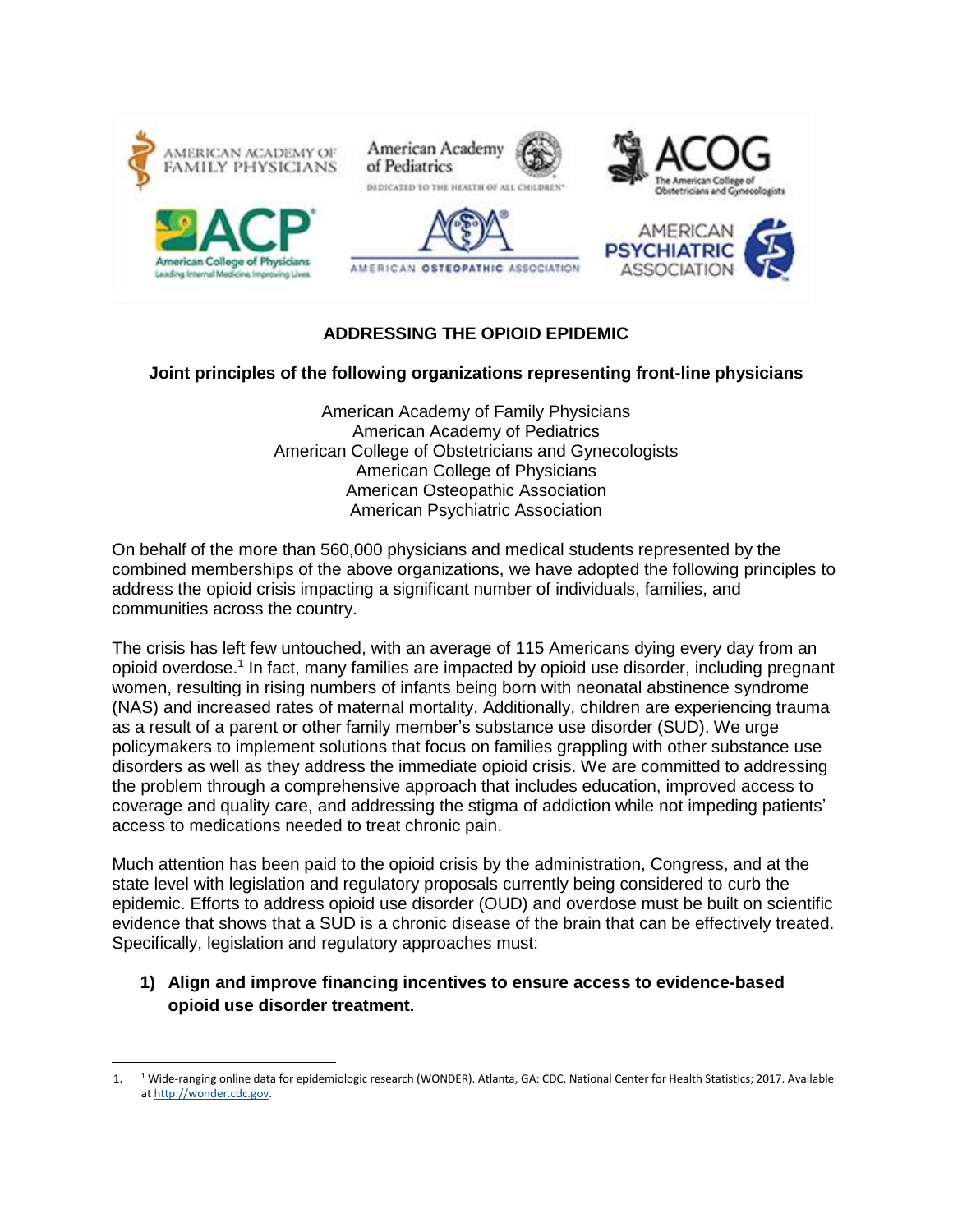- Keeping Medicaid strong, extending coverage to adults in non-expansion states, and maintaining the program's current financing structure is essential for combating the opioid epidemic. Per capita caps and other mechanisms that would shift costs to states would seriously jeopardize the comprehensive benefits patients need. Additionally, new conditions on Medicaid eligibility and coverage, including work requirements, lockouts, and drug testing would undermine the mission of the program and erode access to substance use disorder coverage for the very vulnerable populations Medicaid was designed to protect.
- Research shows that medication and therapy together may be more effective than either treatment method alone. The Food and Drug Administration has approved three medications for the treatment of an OUD: methadone, buprenorphine, and naltrexone. Despite the proven success of these medications, several states currently do not reimburse for medication-assisted treatment (MAT)-related services through their Medicaid plans. In addition, Medicare has no comprehensive SUD treatment benefit, including reimbursement for services delivered or drugs dispensed by an opioid treatment program. Given the needs of patients served by Medicaid and Medicare, it is critical that both programs provide comprehensive MAT coverage.
- Growing research also points to the benefits of keeping families safely together during treatment for a parent's SUD, resulting in improved outcomes for both parents and children. Access to trauma-informed, culturally-competent, patientcentered inpatient and outpatient SUD treatment services that can serve the whole family is critical to helping families heal from the impact of a parental SUD.
- Nearly ten years after the enactment of the Mental Health Parity and Addiction Equity Act, providers of mental health and OUD services continue to experience disparities in reimbursement, and patients experience disparities in coverage for these same services. Inadequate reimbursement has led to a paucity of access; patients seeking behavioral health services were four times more likely to receive treatment from out-of-network providers than those seeking medical or surgical services.

# **2) Reduce the administrative burden associated with providing patients effective treatment.**

- The process of obtaining prior authorization for services and/or dispensing of medications for an OUD is burdensome and delays treatment to life-saving care. It also reduces patient-focused time in order to complete required paperwork. Some private insurers – such as Aetna, Anthem, Cigna, and United Health Group – have already lifted prior authorizations for MAT.
- Policies that interfere in the practice of medicine, such as federally-mandated opioid prescribing limits and opioid education requirements, can be detrimental to patient access to care. Instead, efforts to engage prescribers should focus on collaborative provider partnerships with the federal government through multistakeholder efforts to increase public awareness and provider training and education.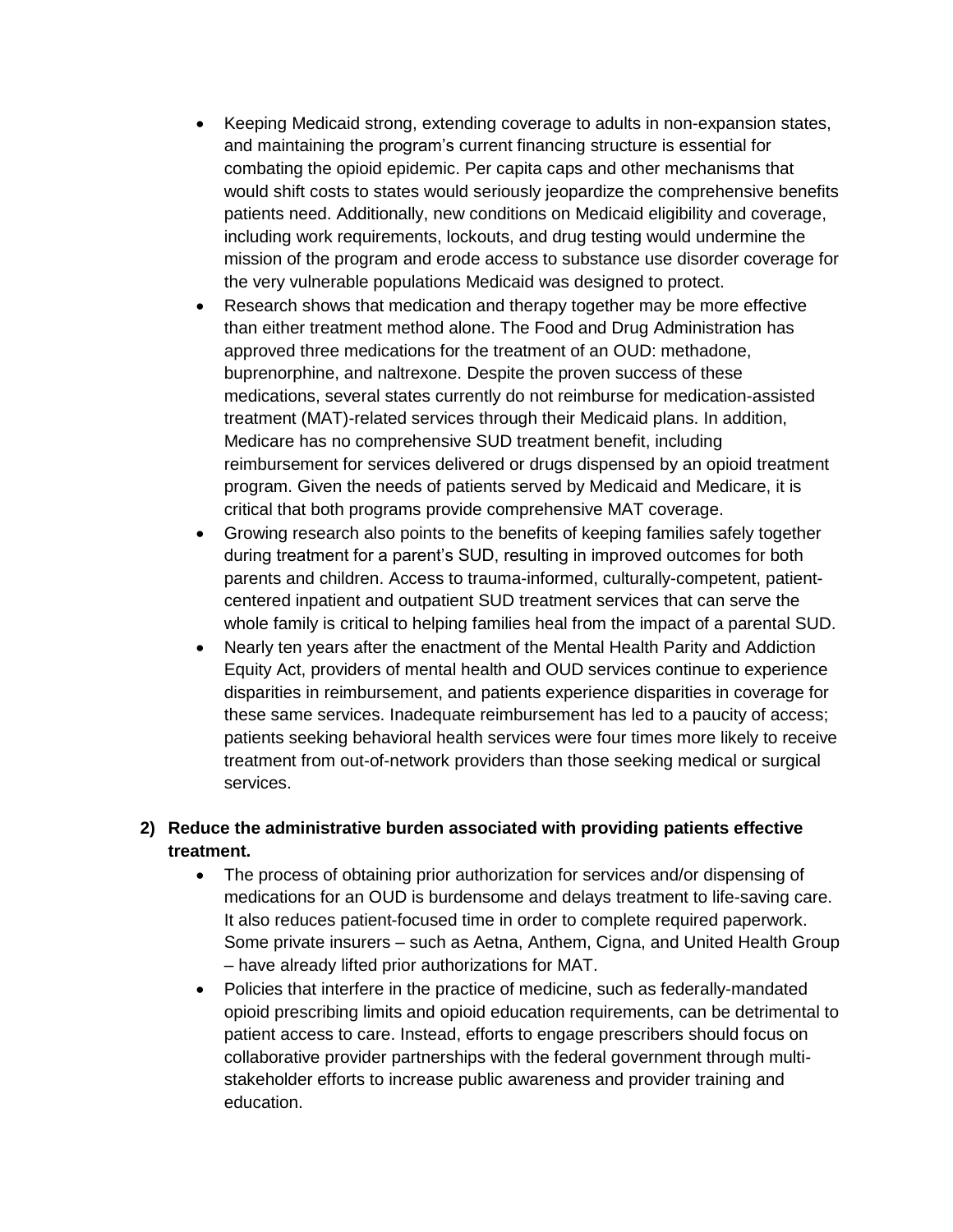#### **3) Incentivize more providers to treat SUD.**

- A critical component to mitigating the opioid crisis relates to ensuring an adequate supply of providers. More clinicians are needed to meet the needs of the estimated 2.1 million Americans suffering from untreated OUDs. This includes creating a pipeline of addiction professionals to create a robust behavioral health workforce by incentivizing careers focused on treatment of patients with SUDs, including providers credentialed to prescribe MAT. This must also include efforts to address especially critical workforce gaps, such as providing loan forgiveness for substance use and mental health service providers in underserved areas.
- Expanding effective models of care to alleviate workforce shortage and mitigate the stigma associated with treatment are also necessary, such as the use of telehealth and integrated care models. Treatment of substance use disorders via telepsychiatry demonstrates similar outcomes to in-person care, particularly amongst rural and other underserved communities. Meanwhile, evidence-based integrated care models such as Project ECHO, Hub and Spoke, and the Collaborative Care Model provide support for primary care providers treating patients with substance use disorders. We must increase coverage of these services to help fill the significant needs in rural and underserved areas.

# **4) Advance research to support prevention and treatment of substance use disorders.**

- The National Institutes of Health (NIH) should be provided with the tools and flexibility to support innovative medical research to combat the opioid crisis, including research on alternatives to opioid analgesics and appropriate opioid prescribing levels across special populations.
	- i. For clinical scenarios where opioids may be appropriate for pain management, further research is needed to better understand the optimal number of tablets or duration of therapy to balance pain control while reducing the number of unused tablets. This research should address differences in special populations (i.e., pregnant and breastfeeding women), as well as interindividual variation in rates of metabolism.
- Further research on treatment interventions that address the familial impact of parental SUDs, including through trauma-informed dyadic inpatient and outpatient treatment, would build upon existing evidence and support the development of needed treatment capacity to serve families affected by SUDs.
- Additional research is needed to inform optimal treatment of infants born with NAS and to better understand how opioid exposure in-utero and adverse childhood experiences may affect long-term outcomes for these children.
- **5) Ensure a public health approach to SUDs by addressing childhood stress, access to naloxone, and fair and appropriate treatment for individuals in the criminal justice system and pregnant women.**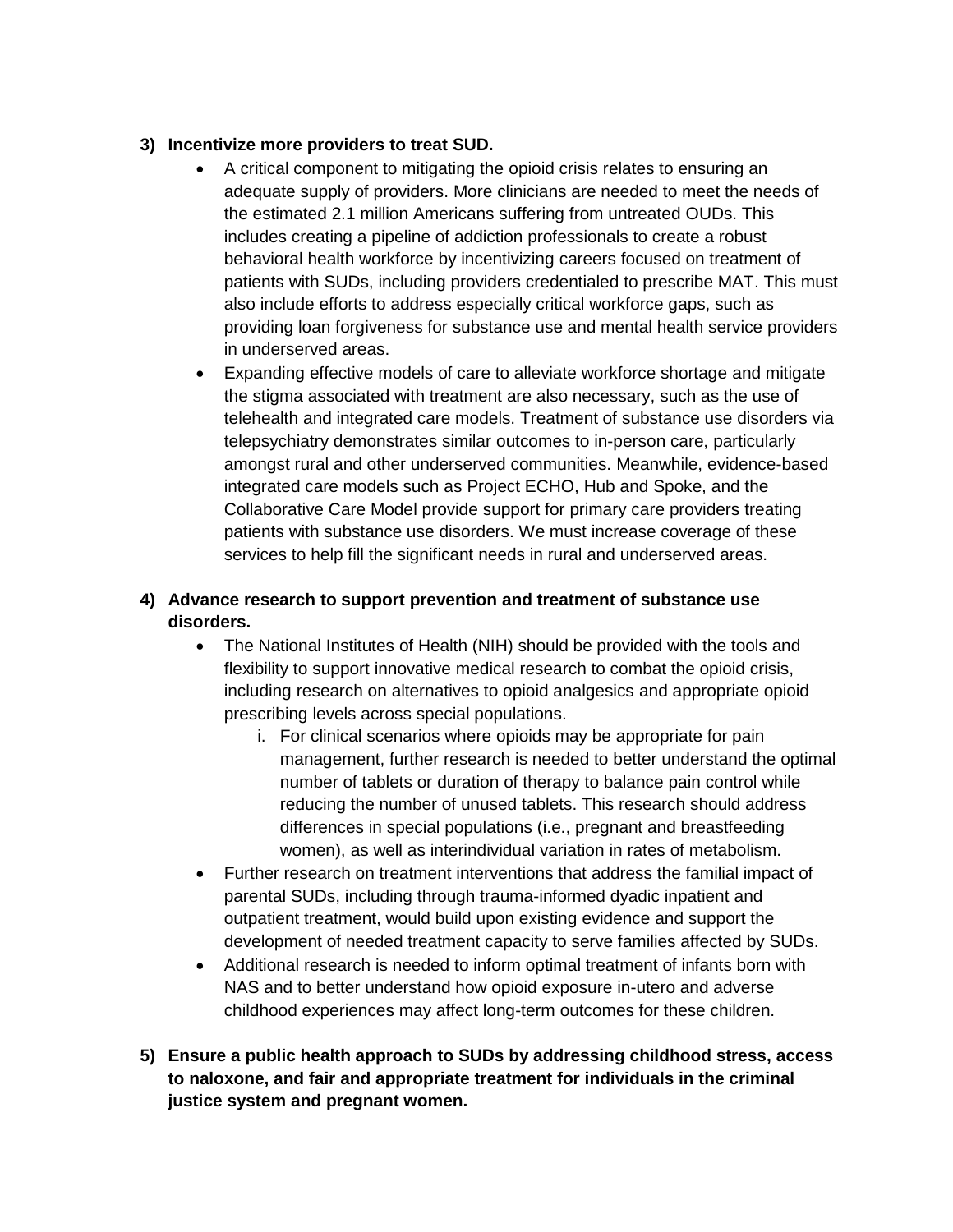- Child traumatic stress is a serious public health issue that affects millions of children, including those with parents struggling with an OUD, and costs our country billions of dollars each year. Decades of research, including the Adverse Childhood Experiences (ACE) Study, provide substantial evidence for the lifelong health consequences of trauma and the importance of investing in programs to address it.
- There is clear evidence that naloxone and community education can save lives by preventing an opioid overdose. Increasing the availability and targeted distribution of naloxone is a critical component to ending this epidemic.
- According to the Bureau of Justice Statistics, more than half of those in the criminal justice system suffer from a mental illness, while between one-half and three-quarters of inmates suffer from a substance use disorder. According to a recent study, former inmates within a week post-release were over eight times more likely to die from an overdose than inmates within 90 days to a year following their release.
- Policies should encourage successful reentry into the community. For example, ensuring that juveniles in detention are automatically reenrolled in Medicaid upon release has the potential to drive down recidivism and improve the continuum of care.
- Threats of incarceration, immediate loss of child custody, and other potential punishments drive pregnant and parenting women away from vital prenatal care and substance use disorder treatment. Non-punitive public health approaches to treatment result in better outcomes for both moms and babies.

## **6) Address the maternal-child health impact of the opioid crisis.**

- Tragically, overdose and suicide, directly linked to the rise in OUD, are now the leading cause of maternal mortality in a growing number of states. Increasing access to evidence-based treatment for pregnant and parenting women will improve maternal and child outcomes. Use of MAT improves adherence to prenatal care and an addiction treatment program, and together with prenatal care, has been demonstrated to reduce the risk of obstetric complications among pregnant women with OUD.
- The rise in untreated OUD has also led to a troubling increase in newborns experiencing neonatal abstinence syndrome (NAS). NAS is a treatable medical condition associated with drug withdrawal in newborns exposed chronically to opioids or other drugs in utero. NAS may be the result of illicit opioid use or medication-assisted treatment. Because medication-assisted treatment improves perinatal outcomes and because NAS is both expected and treatable, NAS caused by exposure to medication-assisted therapy during pregnancy is considered preferable to other outcomes (i.e., maternal relapse, maternal or fetal death) associated with nonmedical opioid use and untreated opioid use disorder during pregnancy. More concerning, however, are the cases of NAS caused by nonmedical use of opioids, other substances, or both. To adequately address this issue, the focus must remain on the mother-baby relationship. It is also important